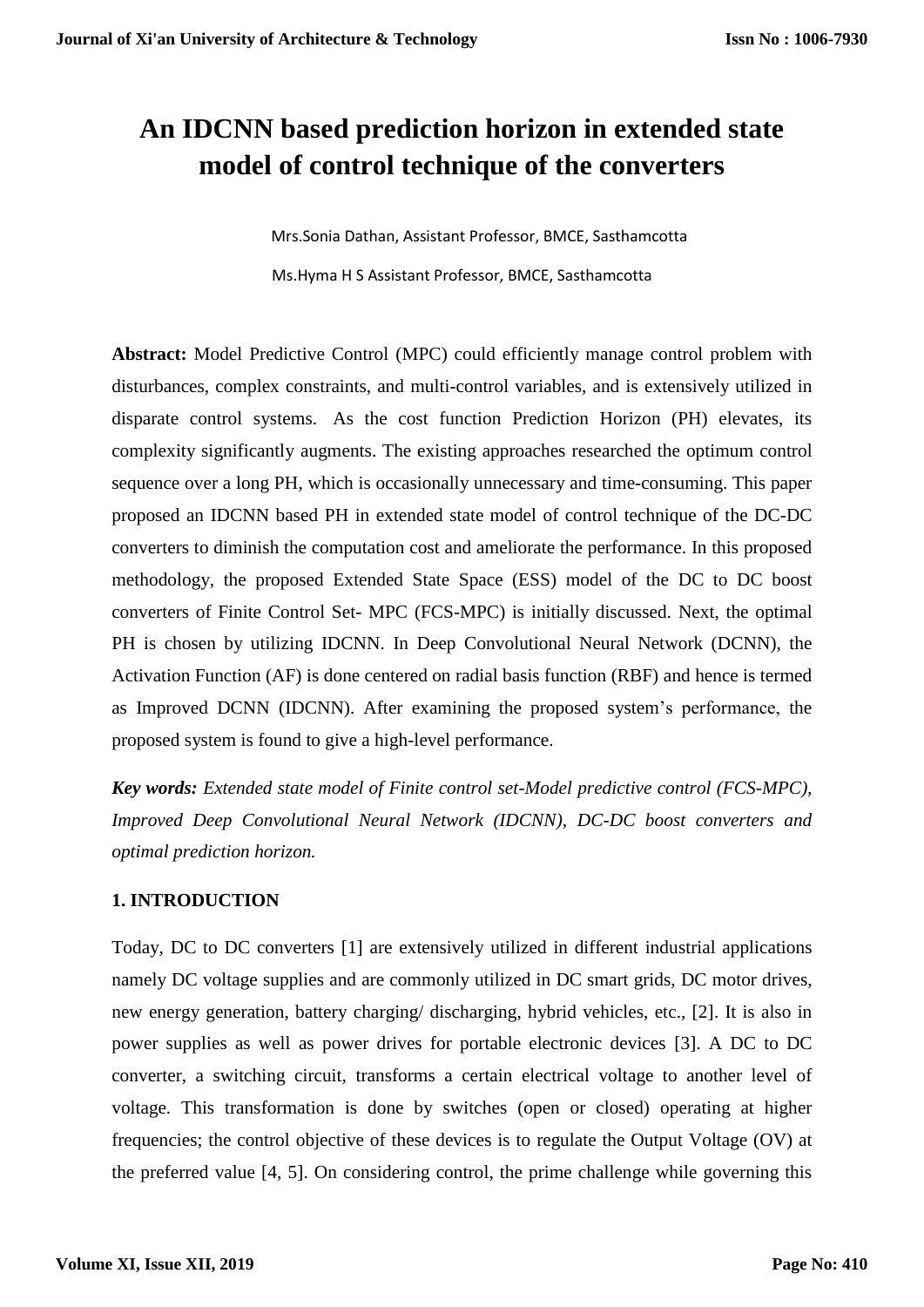converter is to proffer a constant OV without regarding the variation in the current drawn from it by the load. The regulation of OV is not a minor task because this topology gives nonlinearities, non-minimum phase OV behaviour and also continuous- and discontinuousconduction-modes under several operating scenarios [6]. The development of advanced control approaches along with the elevated computational power of the existing hardware in the control loop resolves the control problem in another new perspective [7]. Since DC-DC converters possess a complex hybridized nature, many techniques centered on hybrid modeling and control have been introduced recently [8]. Many improved control approaches, like sliding-mode control and fuzzy-neural control hysteresis control, have been examined in power electronic systems for controlling power converters. The practical applications of those controls are limited to a simple configured boost, buck, half- and full-bridge unidirectional converters topologies till today. Nonetheless, these controls are targeted to control more complex-configured converters topologies [9]. Only a few attempts were made where the modification of the reference is utilized to ameliorate the transient response of standard controllers [10].

The other remaining sections: Section 2 delineates the associated works. Section 3 detailed the proposed technique. Section 4 offers the experiential outcomes and as well section 5 deduces the paper.

# **2. RELATED WORK**

L. Ortombina *et al* [11] suggested an FCS-MPC strategy for controlling the stator currents of a synchronous reluctance motor driven by a 3-level Neutral Point (NP) clamped inverter. The presented algorithm minimized the stator current distortions while operating the drive system at switching frequencies of a few hundred Hertz. To the end, a numerical calculation of the unconstrained solution of the optimization problem was introduced, along with modifications in the algorithm. Simulation outcomes evinced this control algorithm's effectiveness.

Eyke Liegmann *et al* [12] proffered modifications to the sphere decoder encompassing the control of the NP potential of a 3-level NP clamped inverter. Here, the optimization problem of direct MPC was devised as an integer least-squares (ILS) one and tackled in a computationally effectual manner with a refined sphere de-coding algorithm. The usage of long PHs, that is, the system's performance was notably ameliorated. This was elucidated with variable speed drives comprising a medium-voltage induction machine along with a 3level NP clamped inverter.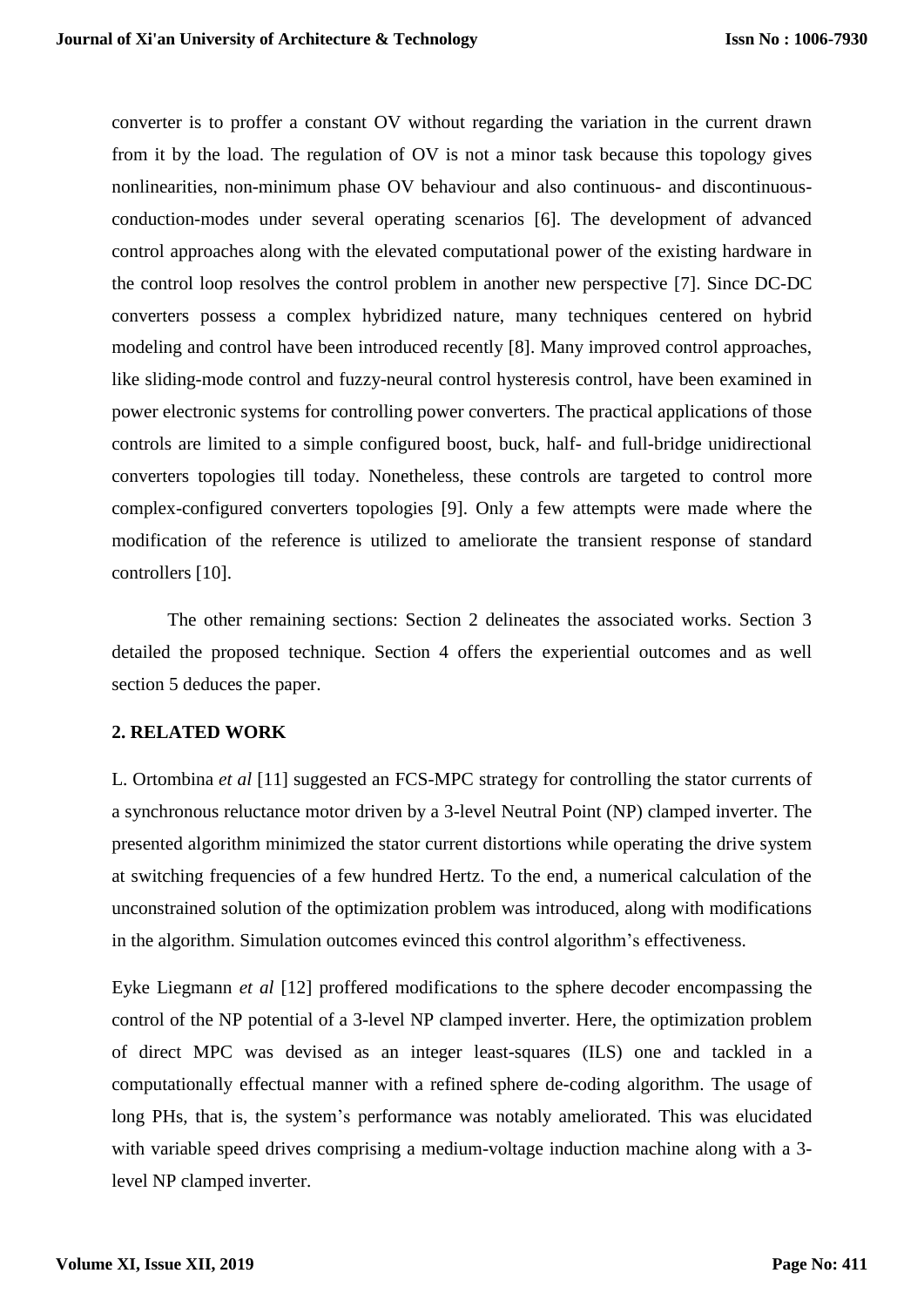Tobias Geyer *et al.* [13] derived an effectual optimization algorithm that tackled the control problem for extremely long PHs. It was attained by adapted sphere decoding principles. The algorithm needed only some computations and it directly proffered the optimum switch positions. As the computational load of the algorithm was effectually independent of the total of converter-output levels, this concept was specifically appropriate for multi-level topologies with countless voltage levels. The method was elucidated for the case of a variable speed drive system with a 3-level voltage source converter.

Sergio Vazquez *et al.* [14] rendered an MPC scheme for a Voltage Source Inverter utilized in a 3-phase UPS (i.e. Uninterruptible Power Supply) for critical loads. An MPC which was centered on continuous variables was utilized. The unconstrained MPC solution brought an explicit solution that was evaluated beforehand. Consequently, the effects of the PH length over the performance were also assessed. This control strategy was verified on a simulated design of a UPS that supplied a 3-phase resistor load. The simulation outcomes evinced that the continuous MPC controller attained high-level robustness and performance.

Ricardo P. Aguilera and Daniel E. Quevedo [15] propounded an adequate scenario for the local practical stability of a particular class of power converters controlled through FCS MPC which was designed as linear time-invariant systems with quantized input. Additionally, it also developed bounds on the steady-state behaviour of those systems. As an example, the approach applied the outcomes to a buck DC to DC converter, as well as to a two-level DC to AC inverter in a dq-coordinate frame.

# **3. PROPOSED METHODOLOGY**

In the proposed IDCNN based PH in extended state model of FCS-MPC technique of the DC to DC boost converter, the ESS model of the FCS-MPC set is initially explained and the prediction process is then done by utilizing the IDCNN approach. The proposed method could be comprehended in detail using its block diagram evinced in Figure 1,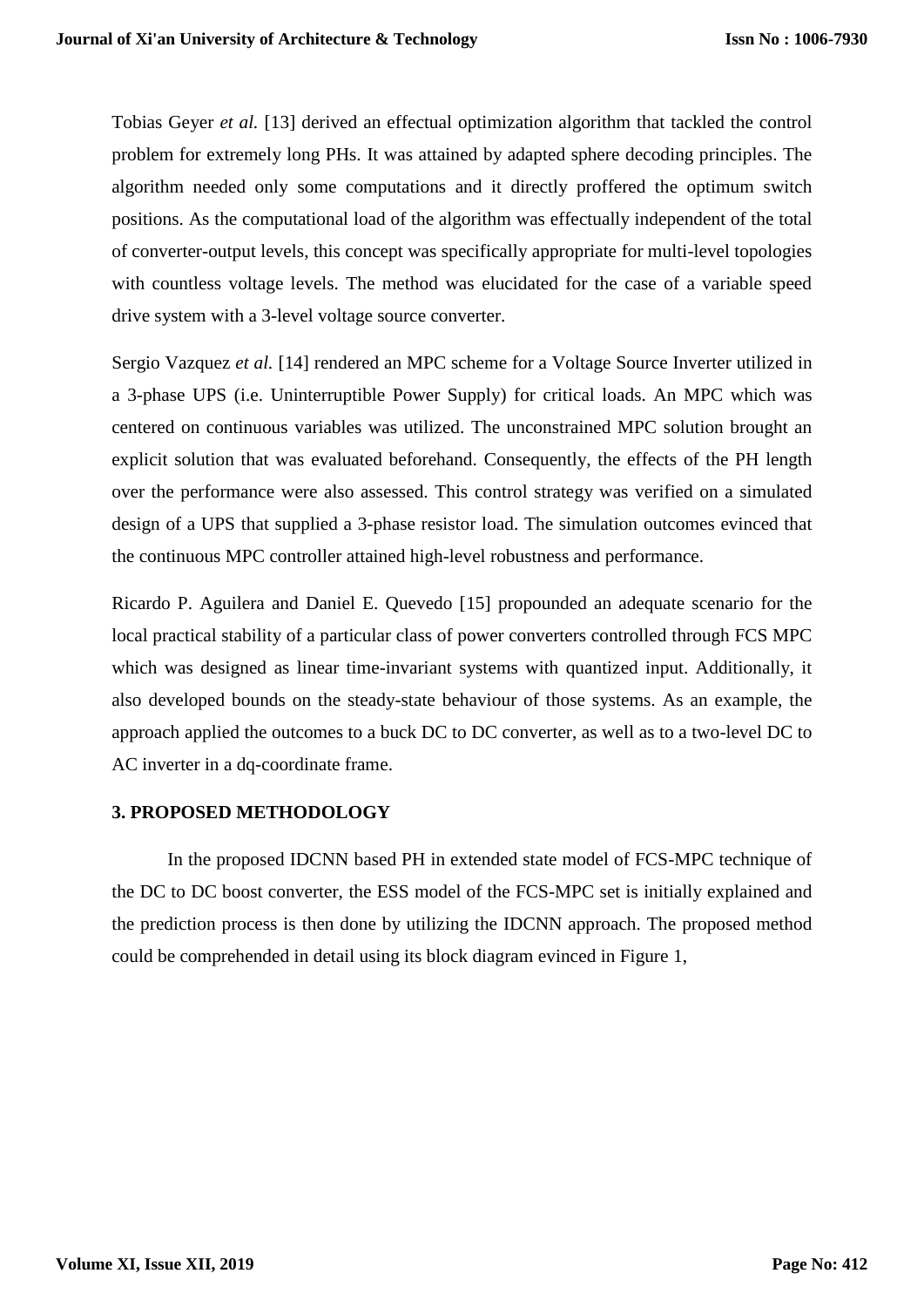

Figure 1: Block diagram for the proposed methodology

#### **3.1 Extended state-space model of FCS-MPC**

The DC to DC boost converter state-space model of the ESS model FCS-MPC is derived as shown in the below equations,

$$
\Delta e_m(r+1) = X_m \Delta e_m(r) + Y_m \Delta z(r) \tag{1}
$$

$$
\Delta f_m(r+1) = Z_m \Delta e_m(r+1) \tag{2}
$$

Where,  $z(r)$ ,  $e_m(r)$  and  $f_m(r)$  indicates the input, state, and output of the model at time instant r, respectively, whereas,  $X_m, Y_m, Z_m$  signifies the system matrices with corresponding dimensions. In the equations (1) and (2), the state variable and the difference operator  $\Delta$  are multiplied. Here, the reference trajectory  $t(r)$  is evaluated as,

$$
t(r) = f(r) \tag{3}
$$

$$
t(r+i) = \alpha^{i} f(r) + (1 - \alpha^{i}) f_{s} \qquad i = 1, 2, \dots, J
$$
 (4)

Here,

- $f(r)$  Actual process output,
- $f<sub>s</sub>$  Set-point,
- $\alpha$  Smoothing factor, and
- *<sup>J</sup>* -PH.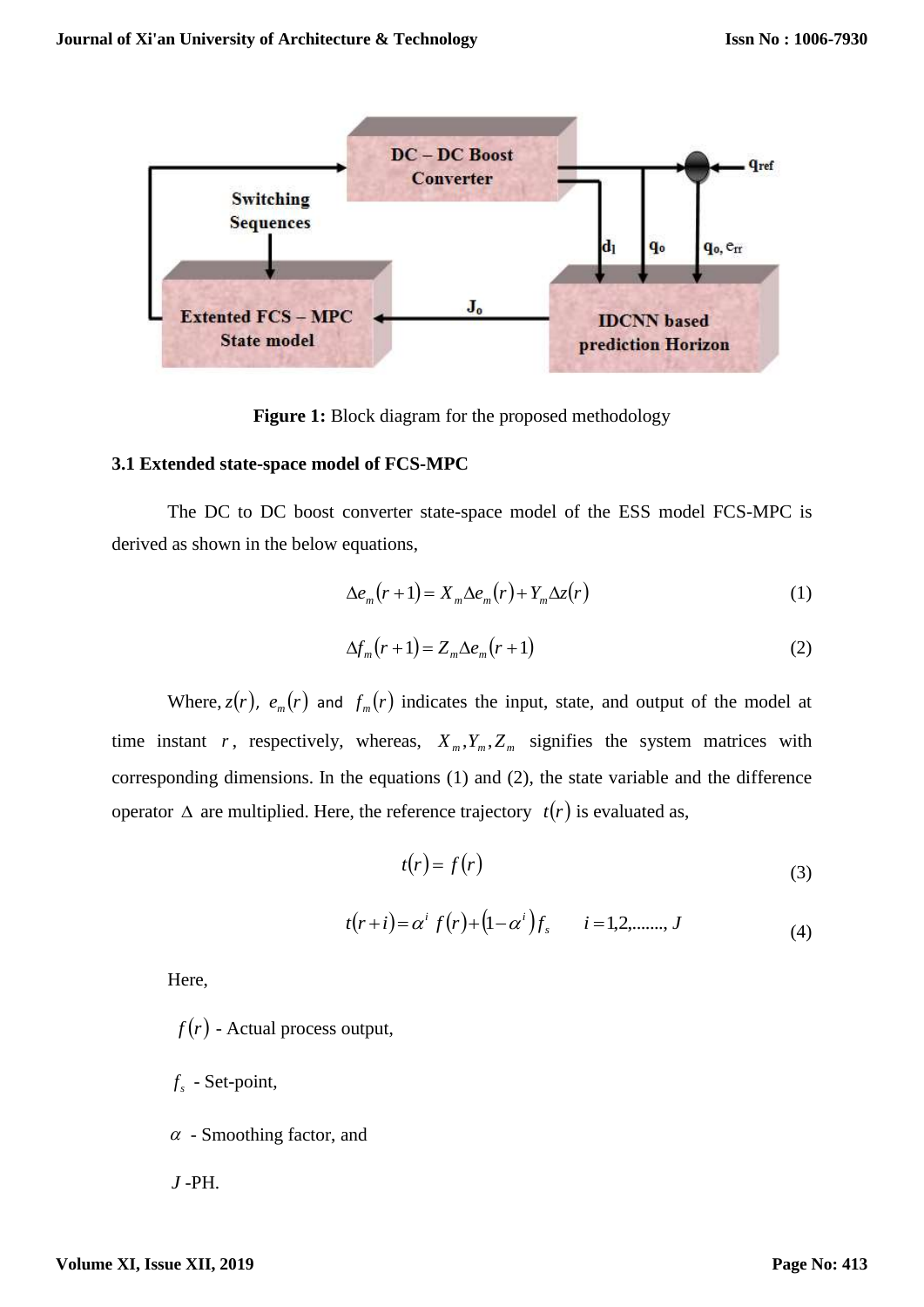Subsequently, the output tracking error at  $r$  could be elucidated as,

$$
c(r) = f_m(r) - t(r) \tag{5}
$$

Where,  $c(r)$  denotes the output tracking error at r. The formulation of  $c(r+1)$  is done by combining the above equations (1)-(5).

$$
c(r+1) = c(r) + Z_m X_m \Delta e_m(r) + Z_m Y_m \Delta z(r) - \Delta t(r+1)
$$
 (6)

Construct a new state variable as,

$$
g(r) = \left[\Delta e_m(r)^T c(r)\right]^T \tag{7}
$$

Then, the ESS model obtained by this proposed methodology is expressed as follows,

$$
g(r+1) = Xg(r) + Y\Delta z(r) + z\Delta t(r+1)
$$
\n(8)

The model's objective function (OF) is denoted as,

$$
W_a = \sum_{\lambda=k}^{J} \left| q_{ref} - q_o(\lambda) \right| + \beta \left| m(\lambda - 1) - m(\lambda) \right| \tag{9}
$$

Where, *J* indicates the PH over which the variables of interest are penalized,  $q_{ref}$ represents the reference voltage, and *m* signifies the switch position being either on or off and  $\beta$  specifies the weighting factor. The second term of the OF is utilized to avert excessive switching and lessen the switching frequency.

The FCS-MPC ascertains the optimal sequence amongst all viable switching sequences over the  $J$ . In enumeration, the OF cost,  $W_a$  is found for all those sequences and the sequence that returns the least cost is the optimal sequence. The first entry of this optimal sequence is the optimal switch position, which is then applied to the converter. This entire process is done within the sampling interval and is re-executed at every step as per the newest values of the states of the model.

The boost converter exhibits a non-minimum phase behaviour that entails an initial drop in the OV when the reference voltage is elevated. This behaviour needs a long PH which is sufficient to see the eventual rise of OV after it drops. A long PH also ameliorates the physical performance of the converter in the transient state where it aids to reach the reference voltage in a shorter time. Here, the load is also time-varying in many applications.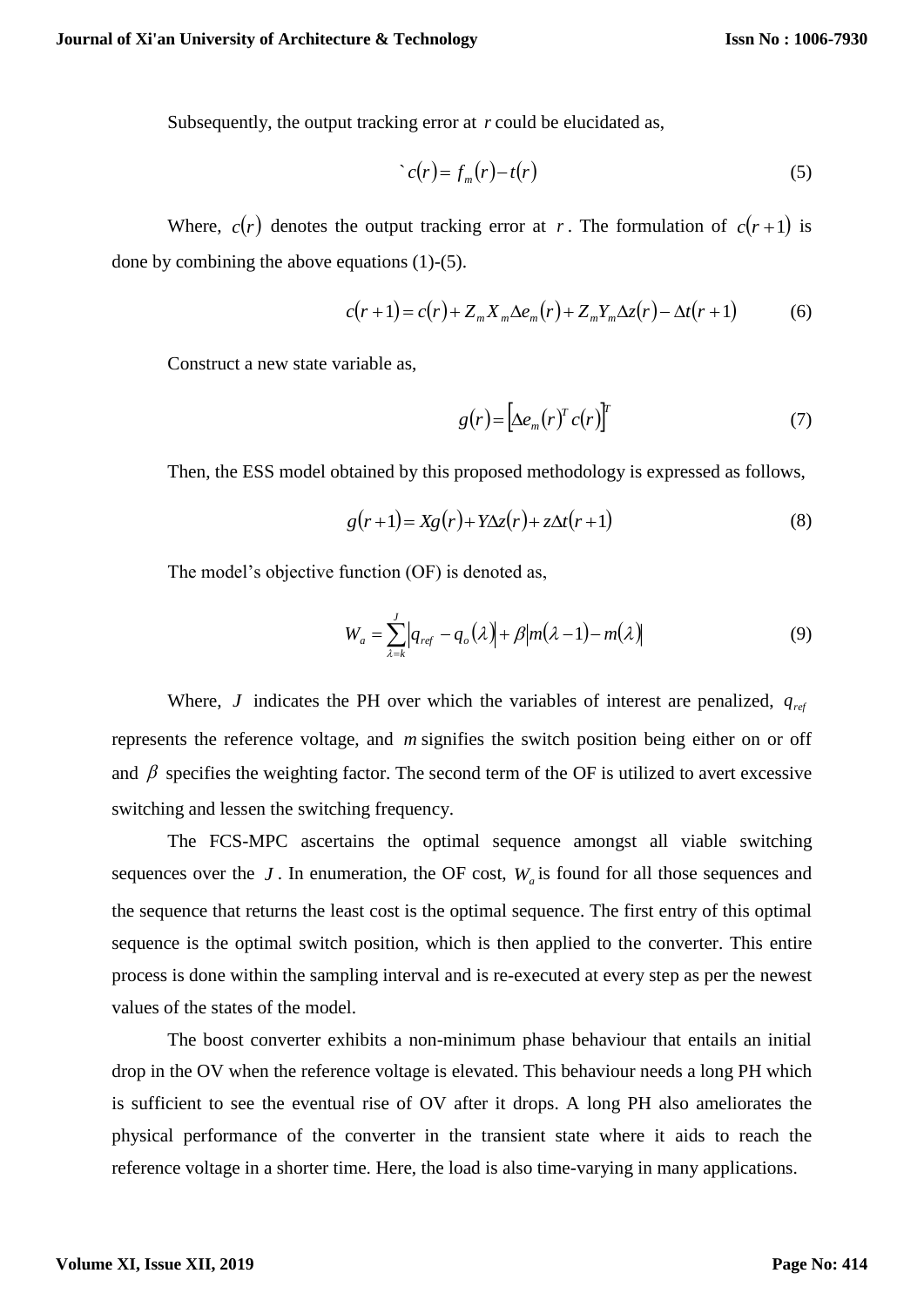#### **3.2 Prediction horizon method**

The PH indicates the performance grounded on IDCNN. In this scheme, the PH is kept constant. A rise in PH ameliorates physical performance and also elevates the computational complexity. The purpose of this proposed method is to determine a PH that proffers a trade-off between physical performance and low computational complexity. This paper has a varying PH that adapts to the changing  $d_1$ ,  $q_0$  and  $q_{0,err}$  values during disturbances in load, steady-states, changes in output reference voltage, and transients. The PH is centered on the cyber-physical cost function which is based on the sum of physical performance that means the total of the objective function  $W_a$  and the weighted cyber utilization  $W_b$  and is expressed as,

$$
W_{ab} := W_a + \omega W_b \tag{10}
$$

Where,  $\omega$  indicates the weighting factor between the cyber cost and the physical cost. The  $W_b$  value elevates with  $J$ . Hence, a trade-off between physical performance and cyber utilization has to be found. The optimal PH, i.e.,  $J_0$  is the one that diminishes the cost  $W_b$ over *J*. In this proposed methodology, the optimal PH is found by utilizing the IDCNN which was expounded as follows,

The  $d_1$ ,  $q_0$ , and the error between the output and reference voltages  $q_{0,err}$  are provided as the input to the IDCNN classifier. The architecture of DCNN comprises pooling, fully connected, convolution, and also softmax layers. The DCNN classifier encompasses countless layers. The softmax layer fails to provide a good result, for this reason, the proposed methodology utilizes the RBF rather than the softmax layer. Short description of those layers is expounded as follows,

**Convolution layer (CL):** Here, each unit is linked to a local patch of units in the former layer via a collection of weights termed a filter. In this layer, the unit activation termed feature map is found by employing the non-linearity functions on the locally weighted sums.

**Pooling layer** (PL): The CL learns features, while, the PL integrates the semantically associated features into a single feature. Every unit in the PL takes input as of a patch of units of the former layer and gives a maximum or average of those values as output.

**Fully-connected layer (FCL):** In this layer, each unit is linked to the entire units in the former layer. Typically, the CL and PL are stacked in 2 or 3 stages before utilizing the FCLs.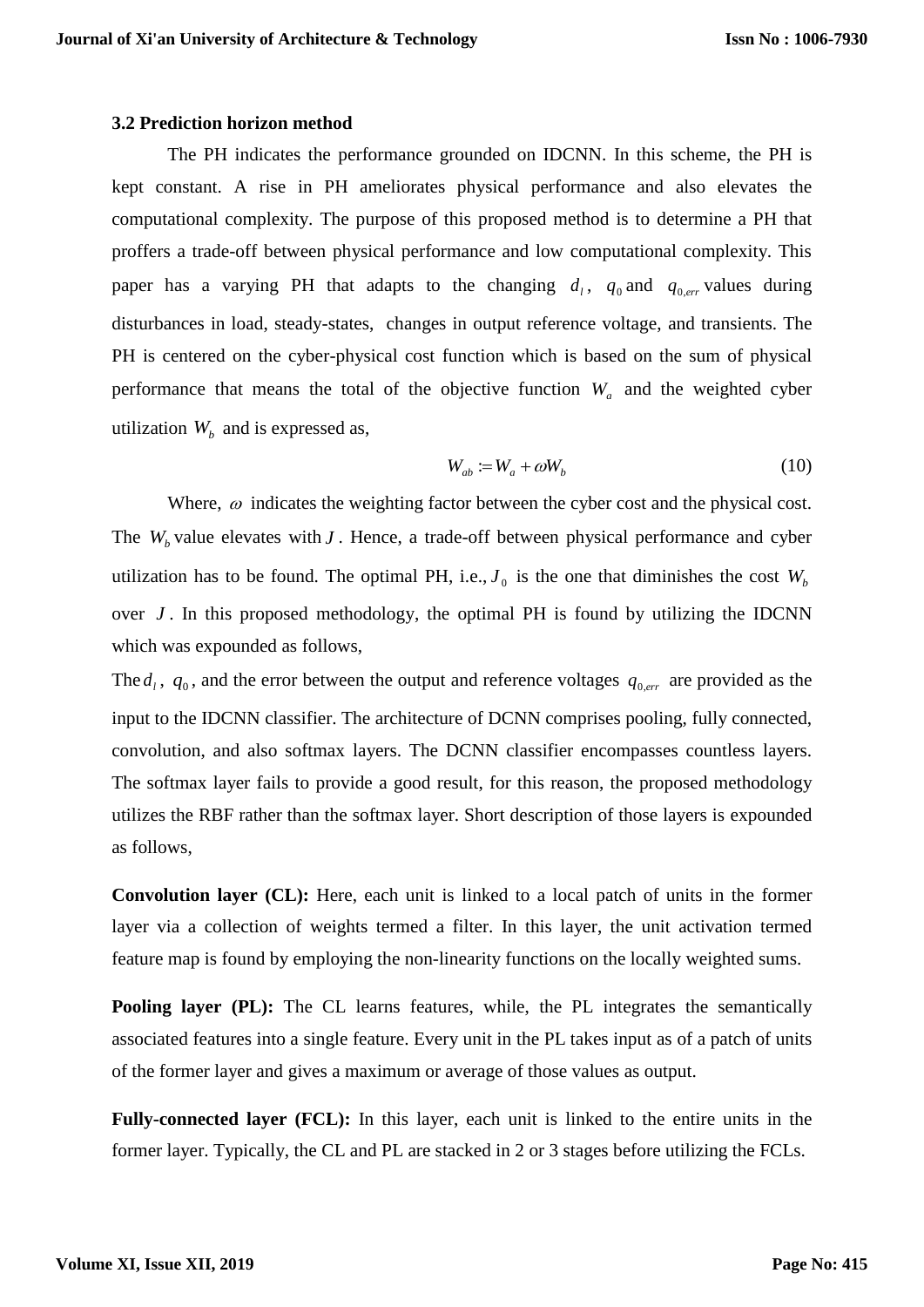**RBF:** It stands as a real-valued function and its value relies merely on the distance between the input and certain fixed points, either origin or other fixed points, namely a center. A function that fulfills the property is regarded as a radial function.



The IDCNN structure could be explicated in detail using Figure 2,

**Figure 2:** Structure of IDCNN

The AF proffers nonlinearities to the Convolutional Neural Network (CNN), which is necessary for the multi-layer networks for detecting nonlinear features. Consider  $h_n(\cdot)$  as the nonlinear AF. The activation value  $h_n^s$  of convolutional feature h is evaluated as:

$$
h_n^s = h_n(d_1, q_0, q_{0,err})
$$
\n(11)

The PL targets to attain shift-invariance by lessening the resolution of the feature maps. It is normally placed between '2' CLs. Each feature map of a PL is linked to its respective feature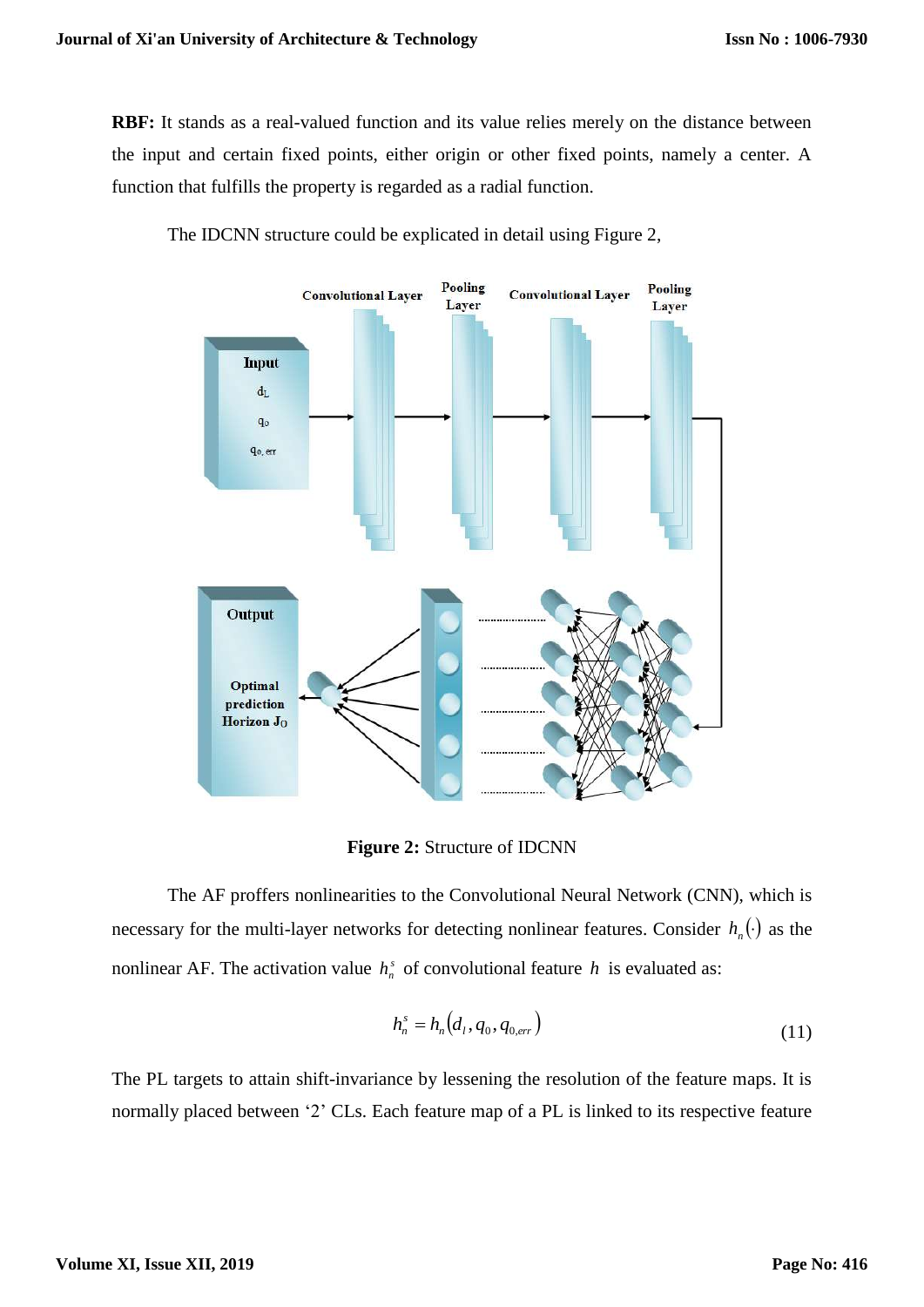map of the preceding convolutional layer. By expressing the pooling function as  $o(\cdot)$  for every feature map  $h_n$ , it have:

$$
p_l = o\big(\!\left(h_n^s\right)\!\!\big) \tag{12}
$$

Here,

 $p_i$  - pooling layer

The typical pooling operations are average pooling and max pooling.

After several CL and PL, there may be one or more FCLs that target to execute highlevel reasoning. The FCL function is indicated as  $f_c$ . They consider all neurons in the former layer and link them to each neuron of the current layer for generating the global semantic information.

Lastly, the AF of the proposed DCNN is expressed grounded on the RBF. An RBF returns a value that relies only on the distance between '2' points, one of which is a centre. And, it also returns a value grounded on the Euclidean distance from a point  $f_c$  to an RBF centre  $c_r$ . The computation of RBF  $I_f$  is given in equation (13):

$$
I_f(f_c, c_r) = \exp\left(\frac{\left\|f_c - c_r\right\|^2}{2\delta^2}\right)
$$
 (13)

Where,  $\delta$  represents standard-deviation controlling the width of a Gaussian curve. The gaussian curve indicates the region around the RBF centre which is of great importance. The AF for this DCNN is expressed as,

$$
J_0 = \sum_{i}^{N} \psi_i \, v_i \left( I_f(f_c, c_r) \right) + b \tag{14}
$$

Here,

 $J<sub>0</sub>$  - Output function that means the optimal PH

*i <sup>v</sup>* - Hidden layer output,

 $W_i$  - Weight value and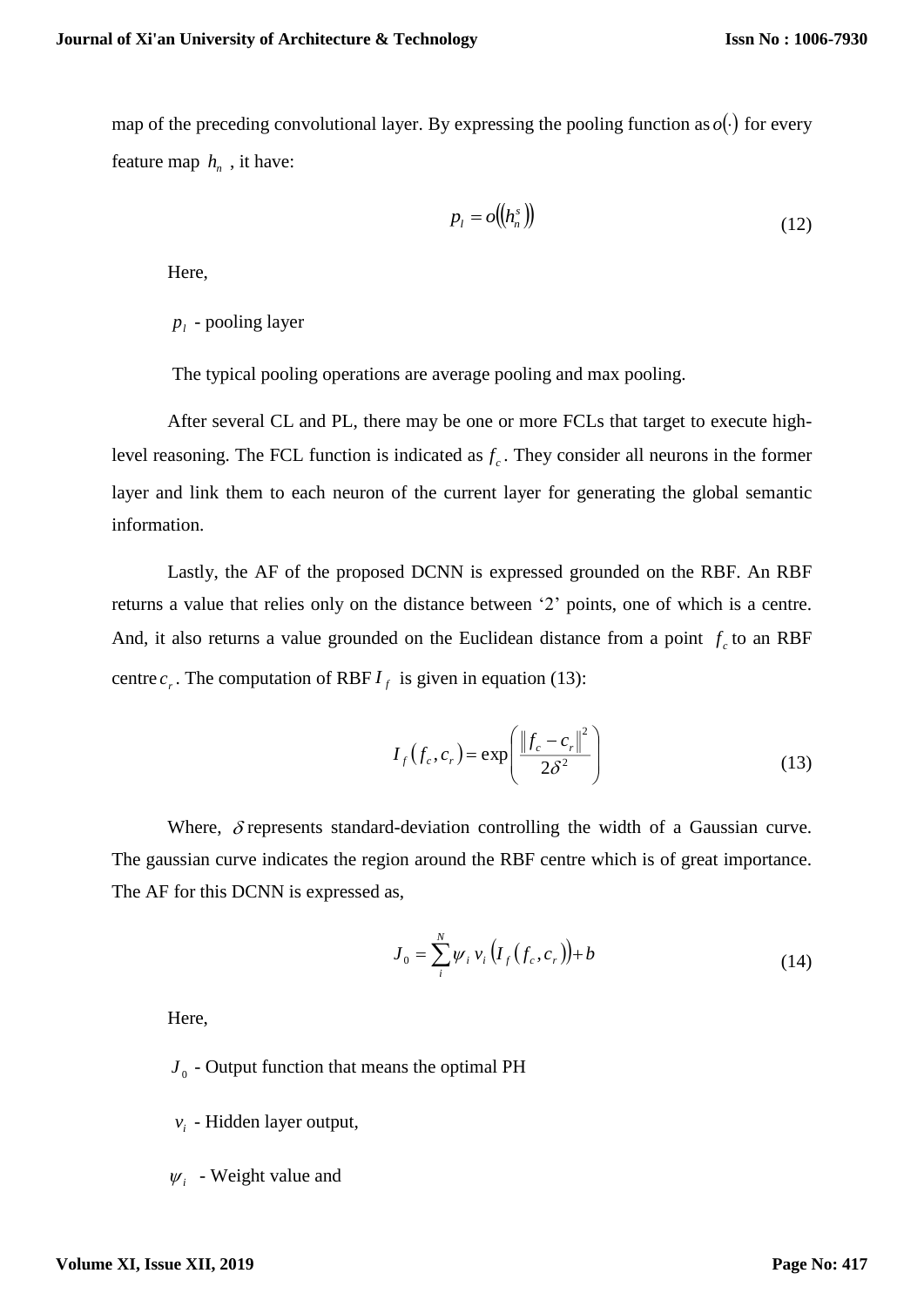*<sup>b</sup>* - Bias function.

### **4. RESULT AND DISCUSSION**

Here, the proposed system's performance is analyzed. Implement the proposed IDCNN based extended state model of FCS-MPC in the working platform of MATLAB/Simulink. Figs 3 and 4 proffer the down and up reference output voltage analyses.



Figure 3: down reference output voltage of the proposed system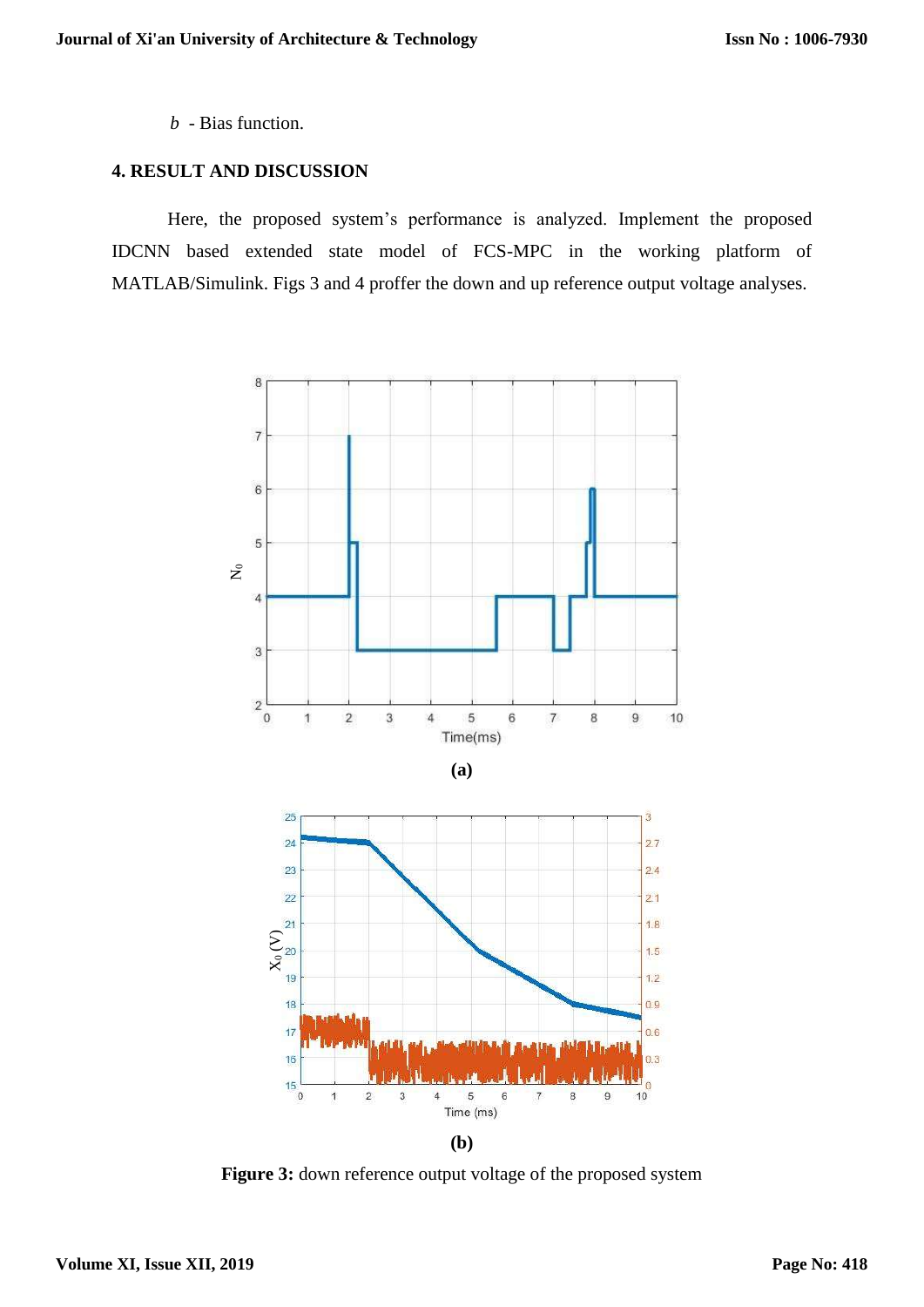Figure 3 (a) and (b) evinces the optimal PH of the proposed methodology and the reference output voltage. The performance is gauged in the time interval of milliseconds. The time varies from 0 to 10ms.



Figure 4: up reference output voltage of the proposed system

Figure 4 shows the proposed PH system during step-up reference voltage. Figure 4 (a) is the optimal PH result during step-up voltage and Figure 4(b) shows the OV.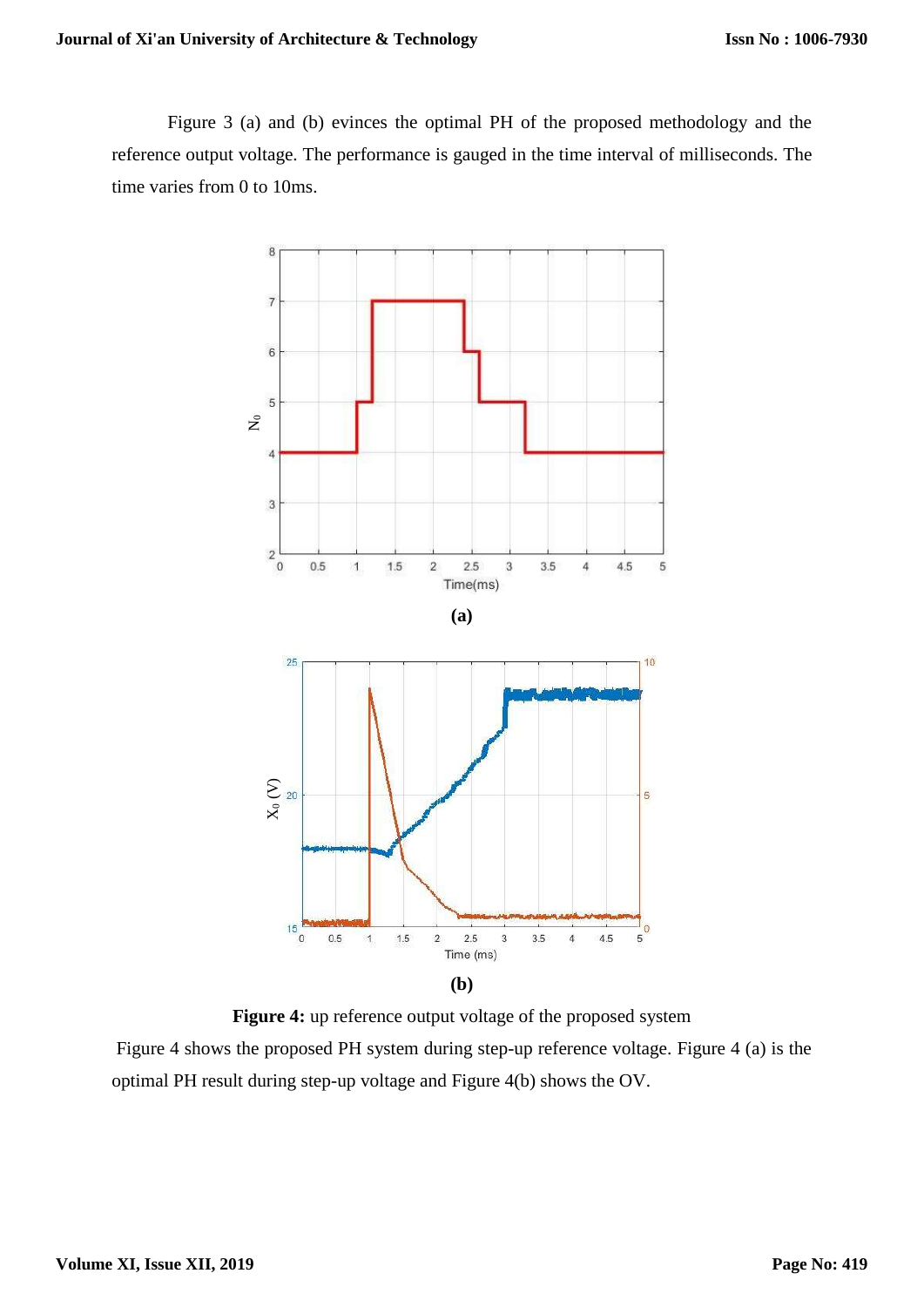# **5. CONCLUSION**

Recently, the integration of MPC and machine learning frameworks has achieved increasing attention. In industries, the MPC has a noteworthy role. In MPC, the performance is improved based on PH. If the PH performance is elevated, then the computational cost becomes high. In order to avoid the computational cost problem and to elevate the performance PH, this paper proposed an IDCNN based PH in an extended state model of control technique of the DC-DC converters. In this proposed model, the ESS model of the FCS-MPC is regarded. The optimal PH is done by utilizing the IDCNN approach. During performance analysis, the performance shown by the proposed system is analyzed centered on up reference output voltage and down reference output voltage. The outcomes corroborated that the proposed system shows high-level performance.

# **REFERENCES**

- 1. Ahmad Dehghanzadeh, Gholamreza Farahani, Hani Vahedi, and Kamal Al-Haddad, "Model predictive control design for DC-DC converters applied to a photovoltaic system", International Journal of Electrical Power & Energy Systems, vol. 103, pp. 537-544, 2018.
- 2. Li Po, Li Ruiyu, Shao Tianying, Zhang Jingrui, and Fang Zheng, "Composite adaptive model predictive control for DC–DC boost converters", IET Power Electronics, vol. 11, no. 10, pp. 1706-1717, 2018.
- 3. Sang-Wha Seo, Yong Kim, and Han Ho Choi, "Model predictive controller design for boost DC–DC converter using T–S fuzzy cost function", International Journal of Electronics, vol. 104, no. 11, pp. 1838-1853, 2017.
- 4. Guldemir, H, "Modeling and sliding mode control of dc-dc buck-boost converter", In Proc. 6th Int. advanced technological Symp, vol. 4, pp. 475-480, 2011.
- 5. Ahmad A, K. Zhiliu, and H. A. R. U. K. A. Kinoshita, "High performance algorithms for the control of buck DC-DC converters", International Journal of Engineering Science and Technology, vol. 2, no. 10, pp. 5799-5812, 2010.
- 6. Long Cheng, Pablo Acuna, Ricardo P. Aguilera, Jiuchun Jiang, Shaoyuan Wei, John E. Fletcher, and Dylan DC Lu, "Model predictive control for DC–DC boost converters with reduced-prediction horizon and constant switching frequency", IEEE Transactions on Power Electronics, vol. 33, no. 10, pp. 9064-9075, 2017.
- 7. Tobias Geyer, Georgios Papafotiou, and Manfred Morari, "Hybrid model predictive control of the step-down DC–DC converter", IEEE Transactions on Control Systems Technology, vol. 16, no. 6, pp. 1112-1124, 2008.